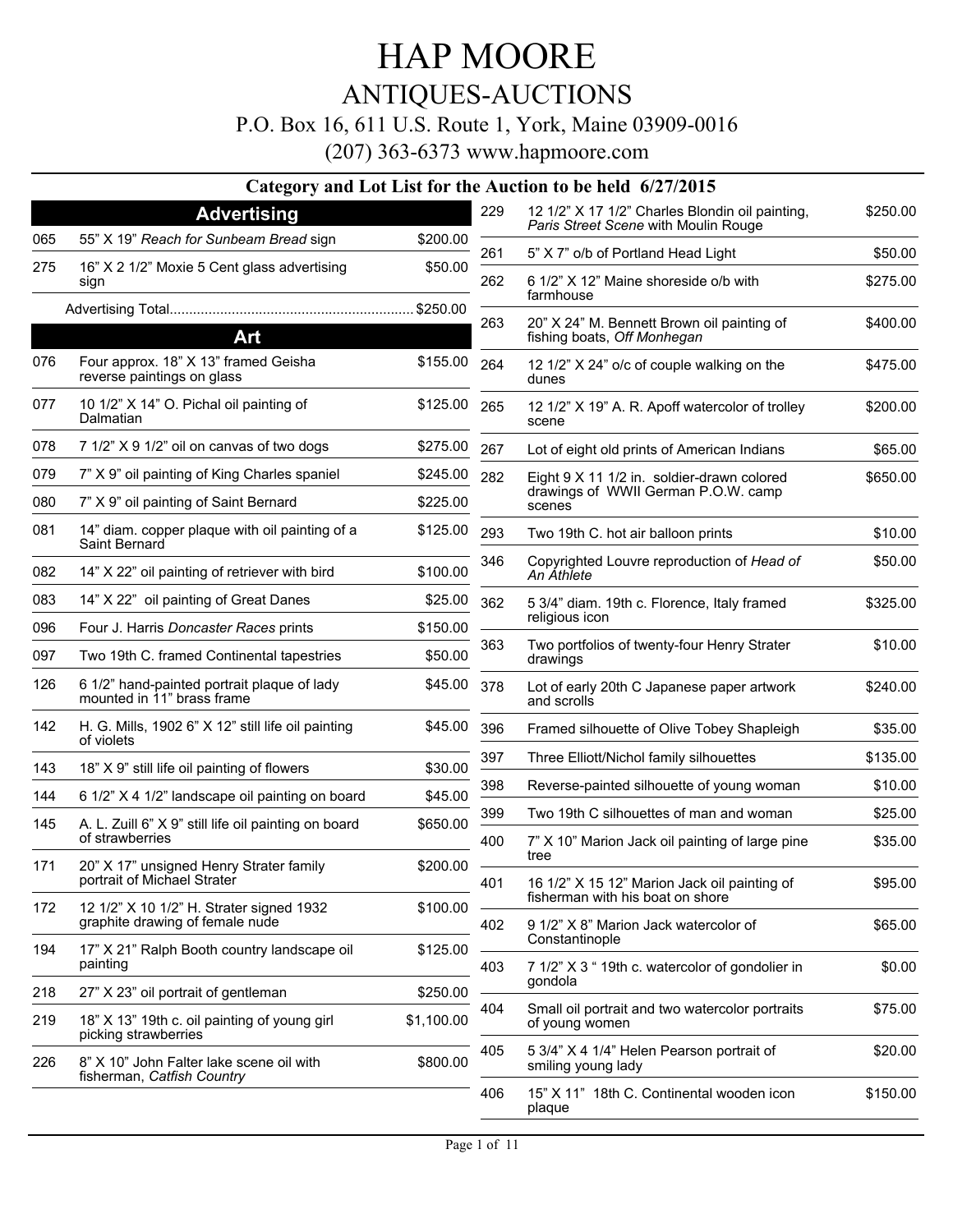### ANTIQUES-AUCTIONS

### P.O. Box 16, 611 U.S. Route 1, York, Maine 03909-0016

|     |                                                                                        |              |     | Category and Lot List for the Auction to be held 6/27/2015                            |          |
|-----|----------------------------------------------------------------------------------------|--------------|-----|---------------------------------------------------------------------------------------|----------|
| 408 | 9 1/2" X 7 " early reverse painting of G.<br>Washington                                | \$375.00 165 |     | 1785 Observations of the American<br>Revolution and 1810 Insurrections in Mass.       | \$475.00 |
| 409 | 14 1/2" X 19 1/2" Grace Prime 19th C oil<br>painting of woodland scene                 | \$50.00 166  |     | 1839 Vie de George Washington; and 1838<br>l"Histoire Des Etats - Unis                | \$95.00  |
| 410 | 11" X 14 1/2" Meshack T. Spinney drawing of<br>Old Rice Tavern                         | \$50.00 167  |     | Lot of 18th and 19th c. religious books                                               | \$150.00 |
| 411 | 6 1/2" X 10 1/2" D. D. Butler drawing of<br>Horace Mitchell School                     | \$0.00       | 168 | Three 19th c. books on botany and natural<br>history                                  | \$50.00  |
| 414 | Souvenir portrait print of Queen Victoria,<br>Empress of India                         | \$10.00      | 169 | Lot of misc. 18th C and 19th C leather-bound<br>books                                 | \$100.00 |
| 418 | 15" X 17" Blondie original Sunday page art                                             | \$285.00     | 170 | Handwritten paper-bound list of names of<br>Publik Freinds who visited New England in | \$325.00 |
| 419 | 14" X 20" Li'l Abner original Sunday page art                                          | \$100.00     |     | the service of the gospel                                                             |          |
| 420 | 14" C 20 1/2" Snuffy Smith original Sunday<br>page art                                 | \$100.00     | 294 | Lot of framed pages from The Paths of<br>Learning, English Grammar Illustrated, 1826  | \$100.00 |
| 421 | 16" X 22" Steve Canyon original Sunday page<br>art                                     | \$215.00     | 315 | Mrs. C. M. Badger's 1860 Wild Flowers and<br>other books on flowers                   | \$150.00 |
| 434 | 16 1/2" X 10 1/2" Pavlekevich (?) 1927<br>watercolor of Iman outside a mosque          | \$120.00     | 316 | Coleridge's 1890 Ye Ancient Mariner, sgd. by<br>Elbert Hiubbard                       | \$50.00  |
|     |                                                                                        |              | 317 | Lot of Portsmouth and Kittery area books                                              | \$35.00  |
| 436 | Lot of three period engravings of Abraham<br>Lincoln                                   | \$10.00      | 318 | Lot of Portsmouth and coastal Maine books                                             | \$25.00  |
| 445 | Four Japanese woodblock prints                                                         | \$375.00     | 327 | Books about Celia Thaxter and The Isles of<br>Shoals                                  | \$225.00 |
| 446 | Three Chikanobu Japanese woodblock prints                                              | \$200.00     | 328 | Books on American birds and other books                                               | \$100.00 |
| 490 | 17" X 21" oil painting on panel of The B. L.<br>Locke Tavern                           | \$2,200.00   | 343 | 17 vol. leather book set, Ruskin's Works                                              | \$175.00 |
| 491 | 12 1/2" X 17 1/2" 1901 watercolor farm scene                                           | \$100.00     | 364 | Two Vol. Works of Sixty Years by Henry<br><b>Strater</b>                              | \$10.00  |
| 492 | 14 1/2" X 9 1/2" child's framed birchbark<br>depiction of Indian canoe                 | \$100.00     | 515 | Conquest of Peru, Conquest of Mexico and<br>similar books                             | \$50.00  |
|     |                                                                                        |              | 516 | Lot of misc. books of prose and poetry                                                | \$10.00  |
|     | <b>Books</b>                                                                           |              |     |                                                                                       |          |
| 027 | Lot of children's books                                                                | \$50.00      | 517 | Biography of Marion Hepburn Grant with<br>Kathryn Hepburn note                        | \$10.00  |
| 052 | Lot of Quimper collector's books                                                       | \$25.00      | 518 | Large lot of books on Portsmouth NH and the                                           | \$400.00 |
| 160 | Signed 1724 William Pepperrell Jun'r.'s book,<br>A Grammar of the English Tongue, 1721 | \$700.00     |     | Seacoast                                                                              |          |
| 161 | 1930 Kenneth Roberts signed book, Arundel,                                             | \$25.00      |     | <b>Buttons</b>                                                                        |          |
| 162 | 1798 book, American Coast Pilot                                                        | \$1,250.00   | 332 | Lot of Firemen's buttons and others                                                   | \$50.00  |
| 163 | E. M. Blunt 1815 American Coast Pilot                                                  | \$450.00     | 333 | Large lot of old buttons                                                              | \$150.00 |
| 164 | 1814 Charters and Laws of Mass. Bay; 1797                                              | \$400.00     | 386 | Lot of misc. old buttons                                                              | \$35.00  |
|     | Acts of the Fifth Congress; and 1836 Lives of<br>the Signers of the Declaration of     |              |     |                                                                                       |          |
|     |                                                                                        |              |     |                                                                                       |          |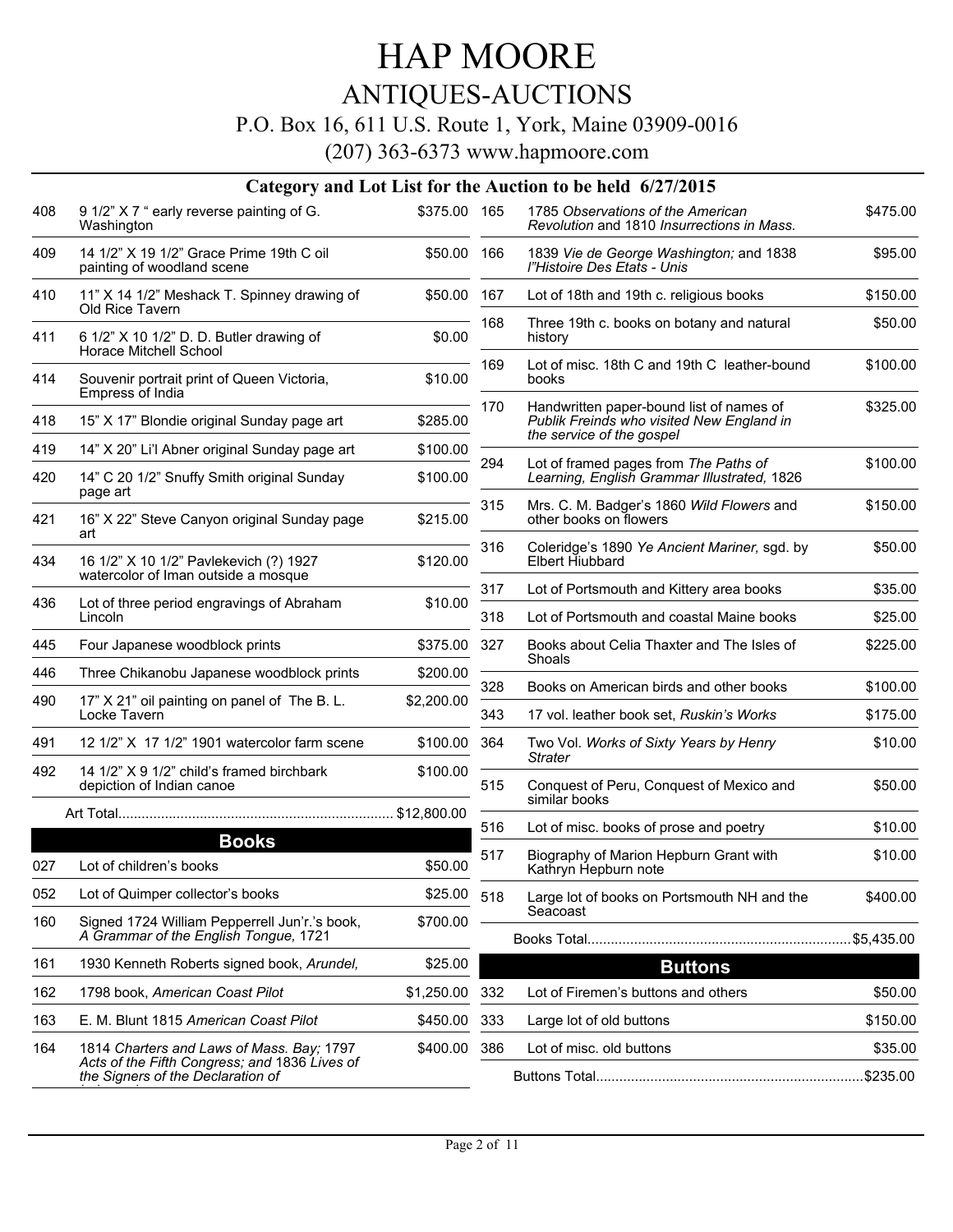ANTIQUES-AUCTIONS

#### P.O. Box 16, 611 U.S. Route 1, York, Maine 03909-0016

(207) 363-6373 www.hapmoore.com

#### **Category and Lot List for the Auction to be held 6/27/2015**

|     | China                                                             |          | 394        | Lot of misc. figurines and lusterware                                                       | \$100.00            |
|-----|-------------------------------------------------------------------|----------|------------|---------------------------------------------------------------------------------------------|---------------------|
| 001 | Shelley Dainty Blue tea set                                       | \$380.00 |            |                                                                                             |                     |
| 032 | A. S. Burbank Plymouth in 1622<br>commemorative ironstone platter | \$35.00  | 017        | <b>Civil War</b><br>Lt. Col. George Parker's 1 1/8" War of 1861                             | \$850.00            |
| 051 | Lot of flow blue and Staffordshire plates                         | \$65.00  |            | silver shield                                                                               |                     |
| 056 | Two 19th C. shaving mugs                                          | \$10.00  | 193        | Civil War issue powder flask                                                                | \$85.00             |
| 070 | Minton Genevese water pitcher                                     | \$35.00  |            |                                                                                             |                     |
| 071 | Floral-decorated center handle wooden box                         | \$55.00  |            | <b>Clocks</b>                                                                               |                     |
| 072 | 15" X 9" three drawer chest with applied<br>shells and acorns     | \$500.00 | 099<br>140 | 19th C English oak tall clock case with dial<br>Elliott, London mantle clock in Asian motif | \$50.00<br>\$100.00 |
| 100 | Carlsbad tea and dessert set                                      | \$50.00  | 141        | Fancy figural cast metallic Continental shelf                                               | \$50.00             |
| 101 | Japanese lustre tea and dessert set                               | \$10.00  |            | clock                                                                                       |                     |
| 102 | Raised design five piece tea set, hair receiver                   | \$70.00  | 190        | Seth Thomas calendar clock                                                                  | \$95.00             |
|     | and vase                                                          |          | 191        | 33" Vienna wall regulator clock                                                             | \$100.00            |
| 103 | Eleven Haviland Limoges luncheon plates<br>with pansy design      | \$75.00  | 192        | Standard Time walnut schoolhouse clock                                                      | \$25.00             |
| 104 | Large Whieldon pheasant motif chamber set                         | \$150.00 | 338        | Ezra Batchelder, Danvers brass works tall<br>clock                                          | \$500.00            |
| 106 | Pair of handled 14 in. portrait-painted<br>Continental vases      | \$175.00 | 342        | S. Hoadley wooden works tall clock                                                          | \$200.00            |
| 108 | Pair of hand-painted bovine motif vases                           | \$225.00 | 448        | 22" Putti-mounted gilt metal French mantle<br>clock                                         | \$350.00            |
| 109 | Royal Bonn 14" covered floral jar                                 | \$175.00 | 452        | Early 19th C. 32" banjo clock                                                               | \$400.00            |
| 128 | Lot of hand-painted Nippon and other floral<br>china              | \$45.00  | 528        | Vienna clock works and weights                                                              | \$25.00             |
| 132 | Lot of misc. world china                                          | \$45.00  |            |                                                                                             |                     |
| 133 | Two trays of misc. world china                                    | \$145.00 |            | <b>Dolls</b>                                                                                |                     |
| 268 | Nine early Imari plates                                           | \$100.00 | 304        | Two Vogue dolls and clothing                                                                | \$25.00             |
| 269 | Ten Pagoda blue transferware plates                               | \$130.00 | 463        | 17" 19th c. green doll cradle                                                               | \$275.00            |
| 305 | Lot of flow blue serving pieces                                   | \$95.00  |            |                                                                                             |                     |
| 306 | Lot of Canton plates and bowls                                    | \$150.00 |            | <b>Ephemera</b>                                                                             |                     |
| 381 | Lot of misc. 19th C transferware                                  | \$160.00 | 026        | Lot of early 20th C. travel, theater and show<br>ephemera and photographs                   | \$125.00            |
| 382 | 12" Rose Medallion bowl                                           | \$100.00 | 309        | 1880's York, Maine autograph book                                                           | \$10.00             |
| 383 | Five soft paste cups and saucers                                  | \$35.00  | 334        | Lot of mid-19th C Commonwealth of Mass.                                                     | \$1,200.00          |
| 384 | Ten Johnson Bros. Portsmouth<br>commemorative plates              | \$10.00  | 412        | civil officer appointments and correspondence<br>1728 Col. William Pepperrell signed letter | \$600.00            |
| 391 | Four Dr. Syntax 10 1/2 " blue transfer plates                     | \$55.00  |            | regarding ships' masts                                                                      |                     |
| 393 | Two Dresden figurines                                             | \$125.00 | 413        | 1890 Ceclia Thaxter letter to Miss Abbott                                                   | \$300.00            |
|     |                                                                   |          |            |                                                                                             |                     |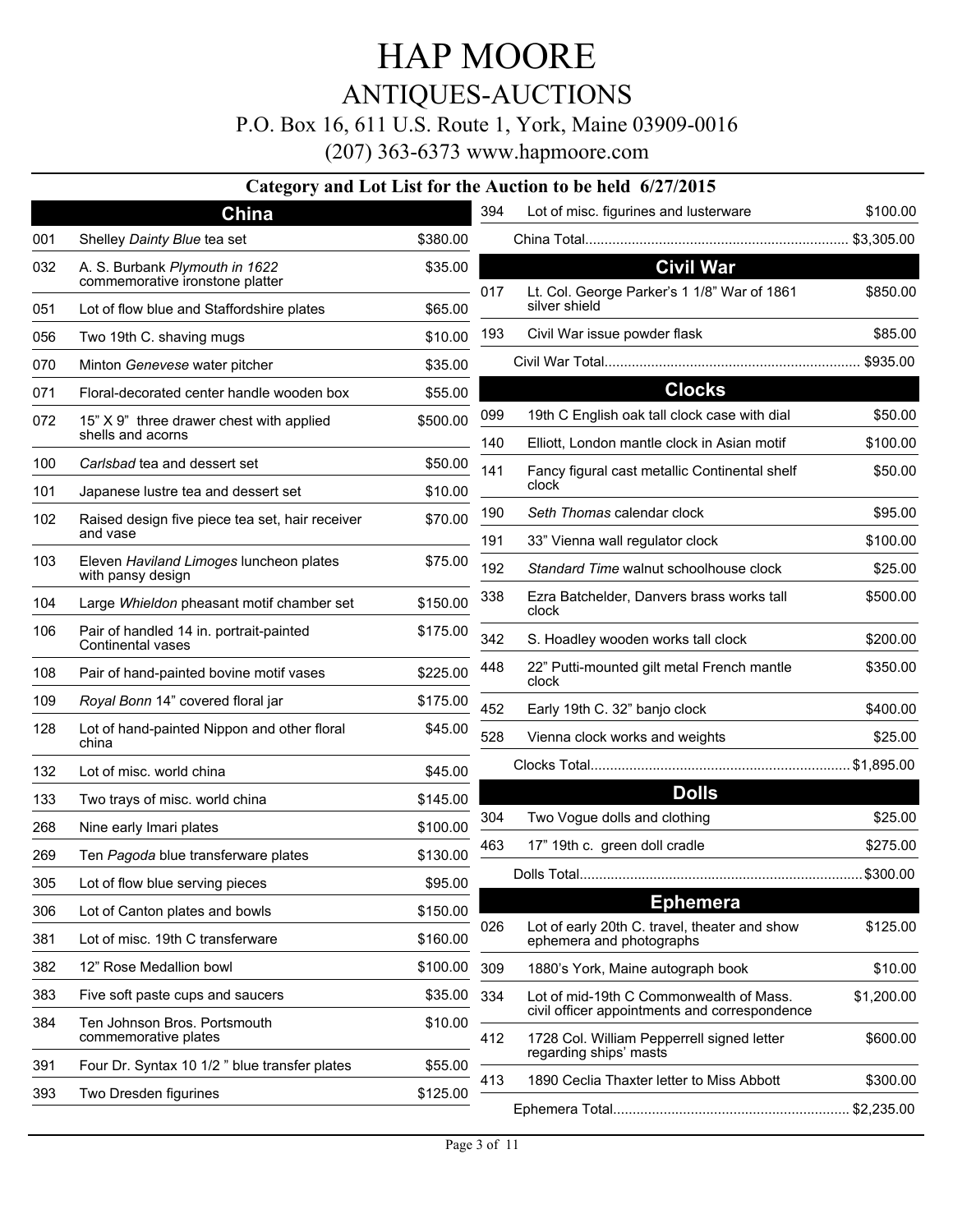### ANTIQUES-AUCTIONS

#### P.O. Box 16, 611 U.S. Route 1, York, Maine 03909-0016

(207) 363-6373 www.hapmoore.com

#### **Category and Lot List for the Auction to be held 6/27/2015**

|     | Category and Lot List for the F                                                                  |            |
|-----|--------------------------------------------------------------------------------------------------|------------|
|     | <b>Ethnographic</b>                                                                              |            |
| 245 | Carved stone male, female and seal Inuit<br>figures                                              | \$100.00   |
|     |                                                                                                  |            |
|     | <b>Folkart</b>                                                                                   |            |
| 458 | Ada Ann Chadbourne paint-decorated<br>wooden sewing basket with landscape and<br>beach paintings | \$1,000.00 |
| 459 | Ada Ann Chadbourne paint-decorated<br>wooden sewing basket, a love token to<br>granddaughter     | \$1,600.00 |
| 460 | Ada Ann Chadbourne landscape-painted<br>plate, clam shell and turtle shell pin cushion           | \$100.00   |
| 461 | Lot of painted, gilded and tramp art frames                                                      | \$100.00   |
| 474 | 7 1/2" folk-carved figure of Sanford, Maine<br>shoemaker                                         | \$375.00   |
| 475 | Pair of F. W. Baxter miniature carved chairs                                                     | \$65.00    |
|     |                                                                                                  |            |
|     | <b>Furniture</b>                                                                                 |            |
| 028 | Incised Arts & Crafts storage box                                                                | \$65.00    |
| 029 | Four drawer turned leg 19th C. drop-leaf<br>stand                                                | \$100.00   |
| 066 | Tile top wrought iron garden table                                                               | \$650.00   |
| 084 | Bamboo cabinet with book spine facade                                                            | \$500.00   |
| 085 | Pair of bamboo end tables                                                                        | \$25.00    |
| 086 | 28" diam. female-figural painted tray table                                                      | \$200.00   |
| 087 | 68 X 40 in. twenty-four section 19th C.<br>storage case                                          | \$200.00   |
| 088 | 42" Early 18th c. oak gate leg drop-leaf table,<br>altered                                       | \$300.00   |
| 089 | Pair of gilded French armchairs                                                                  | \$1,400.00 |
| 090 | 29" Inlaid cylinder roll writing desk                                                            | \$300.00   |
| 092 | Peter Hunt paint-decorated five piece<br>bedroom set                                             | \$100.00   |
| 093 | Paint decorated magazine rack and picture<br>frame                                               | \$100.00   |
| 094 | Pair of cast iron garden chairs                                                                  | \$125.00   |
| 098 | 37" X 25" 18th C. one drawer tavern table                                                        | \$200.00   |
| 147 | 19th c. 38" French style settee                                                                  | \$255.00   |
|     |                                                                                                  |            |

| 148 | Lady's Victorian armchair                                                 | \$60.00    |
|-----|---------------------------------------------------------------------------|------------|
| 149 | Genre paint-decorated vitrine                                             | \$525.00   |
| 221 | Mission oak fall front desk                                               | \$250.00   |
| 222 | Small oval one drawer stand                                               | \$150.00   |
| 223 | Early 19th c. inlaid European storage chest                               | \$700.00   |
| 227 | 31" X 37" X 21" dovetailed pine storage chest                             | \$200.00   |
| 234 | Walnut Victorian easel                                                    | \$225.00   |
| 235 | 78" rattan daybed                                                         | \$25.00    |
| 246 | 48" diam. Gustav Stickley #636 leather top<br>library table               | \$7,000.00 |
| 266 | Rope-leg mahogany two drawer stand                                        | \$400.00   |
| 273 | Victorian two tier marble top brass stand                                 | \$45.00    |
| 274 | 31" X 15" X 13" old green storage box                                     | \$175.00   |
| 286 | Two drawer cookie corner mahogany stand                                   | \$225.00   |
| 287 | Nine spindle 19th C. Windsor bow-back side<br>chair                       | \$25.00    |
| 296 | 19th c. graduated mahogany five drawer<br>chest                           | \$200.00   |
| 337 | Pair of 19th C 58" three tier curly maple<br>corner stands with rope legs | \$300.00   |
| 339 | Fancy bamboo storage seat and one drawer<br>stand                         | \$150.00   |
| 341 | Stick and ball cane stand with four walking<br>sticks                     | \$75.00    |
| 345 | 40 in. marble pedestal                                                    | \$150.00   |
| 347 | Pair of Empire footstools                                                 | \$70.00    |
| 348 | 32" X 24" early 19th c. pine splayed leg tavern<br>table                  | \$250.00   |
| 354 | 18th c. New England ball and claw foot<br>mahogany drop leaf table        | \$0.00     |
| 356 | 18th C. Continental marquetry-inlaid side<br>chair                        | \$500.00   |
| 360 | 32" mahogany tip table with carved knees and<br>feet                      | \$200.00   |
| 361 | New England paint-decorated wash stand                                    | \$55.00    |
| 407 | Small Chippendale mirror                                                  | \$10.00    |
| 415 | Reverse-painted mirror with fisherman                                     | \$50.00    |
| 416 | Reverse-painted mirror with young lady                                    | \$20.00    |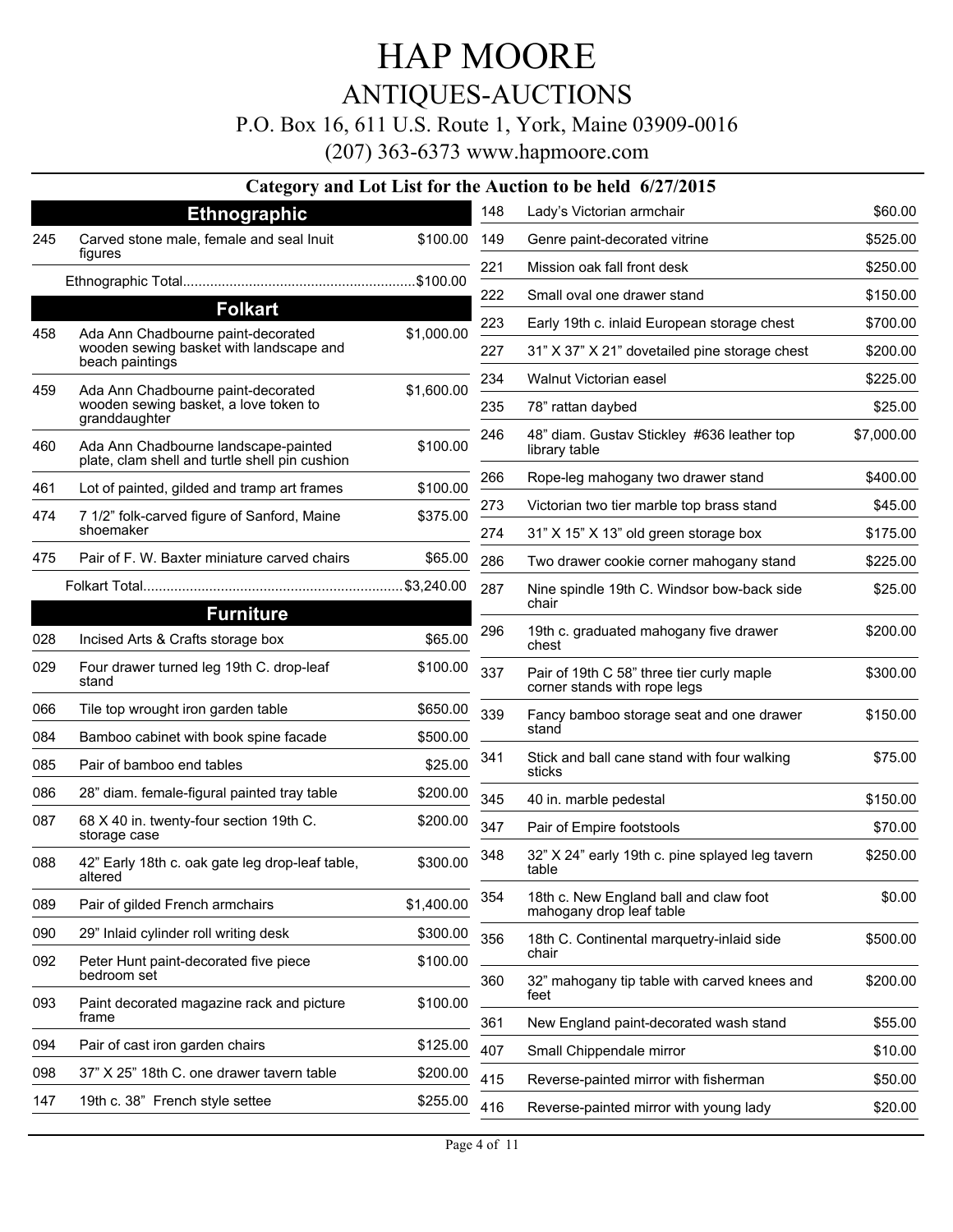### ANTIQUES-AUCTIONS

#### P.O. Box 16, 611 U.S. Route 1, York, Maine 03909-0016

|     |                                                                                                    |              |     | Category and Lot List for the Auction to be held 6/27/2015                 |          |
|-----|----------------------------------------------------------------------------------------------------|--------------|-----|----------------------------------------------------------------------------|----------|
| 417 | Small Queen Anne style mirror                                                                      | \$10.00 127  |     | Cloisonné pot and vase                                                     | \$40.00  |
| 423 | 44" X 20" Queen Anne mirror                                                                        | \$100.00     | 154 | Heavy 7 1/2" diam. Asian shallow brass dish                                | \$45.00  |
| 424 | Tapered leg Federal mahogany card table<br>with string inlay                                       | \$0.00       | 155 | Ball top 19th c. brass andirons with openwork<br>bases                     | \$10.00  |
| 425 | 30" X 35" bracket-based Chippendale<br>graduated four drawer chest                                 | \$225.00     | 157 | Long-handled brass coal pan                                                | \$35.00  |
|     |                                                                                                    |              | 174 | Child's early 20th C. rocking horse                                        | \$50.00  |
| 426 | 26" X 28" X 16" inlaid 18th c. mahogany<br>dressing table with two drawers over one long<br>drawer | \$500.00     | 176 | Pair of 20" male/female ceramic fairy dancers                              | \$45.00  |
| 427 | 42" X 52" X 28" Queen Anne slipper foot<br>walnut drop-leaf table                                  | \$900.00     | 178 | Metallic 12 1/2" X 10" portrait frame in<br>landscape and dancer motif     | \$100.00 |
| 428 | Early 19th C mahogany tripod stand with<br>carved detail                                           | \$400.00     | 179 | Alameda Co. Deputy Sheriff badge and<br>lumberman's LLLL badge             | \$525.00 |
| 429 | 18th C 23" diam. stretcher-based oak table                                                         |              | 186 | Mid-20th C. hollow copper eagle weathervane                                | \$200.00 |
|     |                                                                                                    | \$50.00      | 216 | Swiss cast iron table scale with swan mounts                               | \$75.00  |
| 430 | 18th C child's ladder-back rocker and side<br>chair                                                | \$10.00      | 220 | 44" X 46" X 26" European strap iron wine bin                               | \$950.00 |
| 431 | 47" X 23" X 16" child's pine secretary desk                                                        | \$275.00     | 224 | 35 1/2" pond model hull                                                    | \$95.00  |
| 432 | Carved set of three Asian nesting tables                                                           | \$45.00      | 230 | 13 1/2" bronze on marble base of Napoleon                                  | \$325.00 |
| 433 | Mahogany ottoman with carved legs                                                                  | \$225.00 231 |     | 10 1/2" Garanti au Titre bronze on wood base,<br>Esmeralda                 | \$95.00  |
| 437 | Early 19th C ladder-back side chair                                                                | \$25.00      |     |                                                                            |          |
| 441 | Wicker armchair with side pockets                                                                  | \$100.00     | 232 | 13 1/2" X 12 1/2" Andre Bourgault sculpture of<br>two men playing checkers | \$170.00 |
| 453 | New York one drawer stand with extensive<br>carving                                                | \$325.00     | 260 | Child's sled marked "DON" and blue<br>wheelbarrow                          | \$200.00 |
| 505 | Roycrofters 26 X 14" two tier book stand                                                           | \$450.00     | 276 | Paint-decorated toleware box and two trays                                 | \$45.00  |
| 527 | 36" Old green-painted sea chest                                                                    | \$200.00     | 281 | 67" X 27" oval top stained glass window                                    | \$300.00 |
| 529 | Child's rocker                                                                                     | \$150.00     | 283 | Pair of earlier form Hessian andirons                                      | \$200.00 |
|     |                                                                                                    |              | 284 | Pair 25" wrought iron lodge andirons                                       | \$275.00 |
|     | <b>General</b>                                                                                     |              | 285 | 37" overall Girandole mirror with eagle crest                              | \$200.00 |
| 025 | Pair of Swiss carved icon bookends                                                                 | \$100.00     | 288 | Large brass fireplace bucket                                               | \$110.00 |
| 058 | 10" Early English pewter flagon                                                                    | \$65.00      | 290 | 19th c. wooden inkstand                                                    | \$125.00 |
| 059 | Two straps of 19th c. horse brasses                                                                | \$35.00      | 303 | 19th C. English pewter tankard                                             | \$25.00  |
| 061 | Cast brass inkstand and pair of candlesticks                                                       | \$45.00      | 335 | Carved hollow head of man                                                  | \$200.00 |
| 062 | 16" heart-decorated wire basket with center<br>handle                                              | \$100.00     | 340 | Walking stick with carved cat handle                                       | \$125.00 |
| 068 | Two star-incised seashells                                                                         | \$150.00     | 353 | Two walking sticks with carved dog handles                                 | \$100.00 |
| 069 | 7 1/2" iron turtle doorstop                                                                        | \$45.00      | 374 | Assorted old desk accessories                                              | \$210.00 |
| 075 | 22" X 18" oval landscape painted tray                                                              | \$160.00     | 377 | 19th c. book-form tea caddy and cylindrical<br>sundries box                | \$250.00 |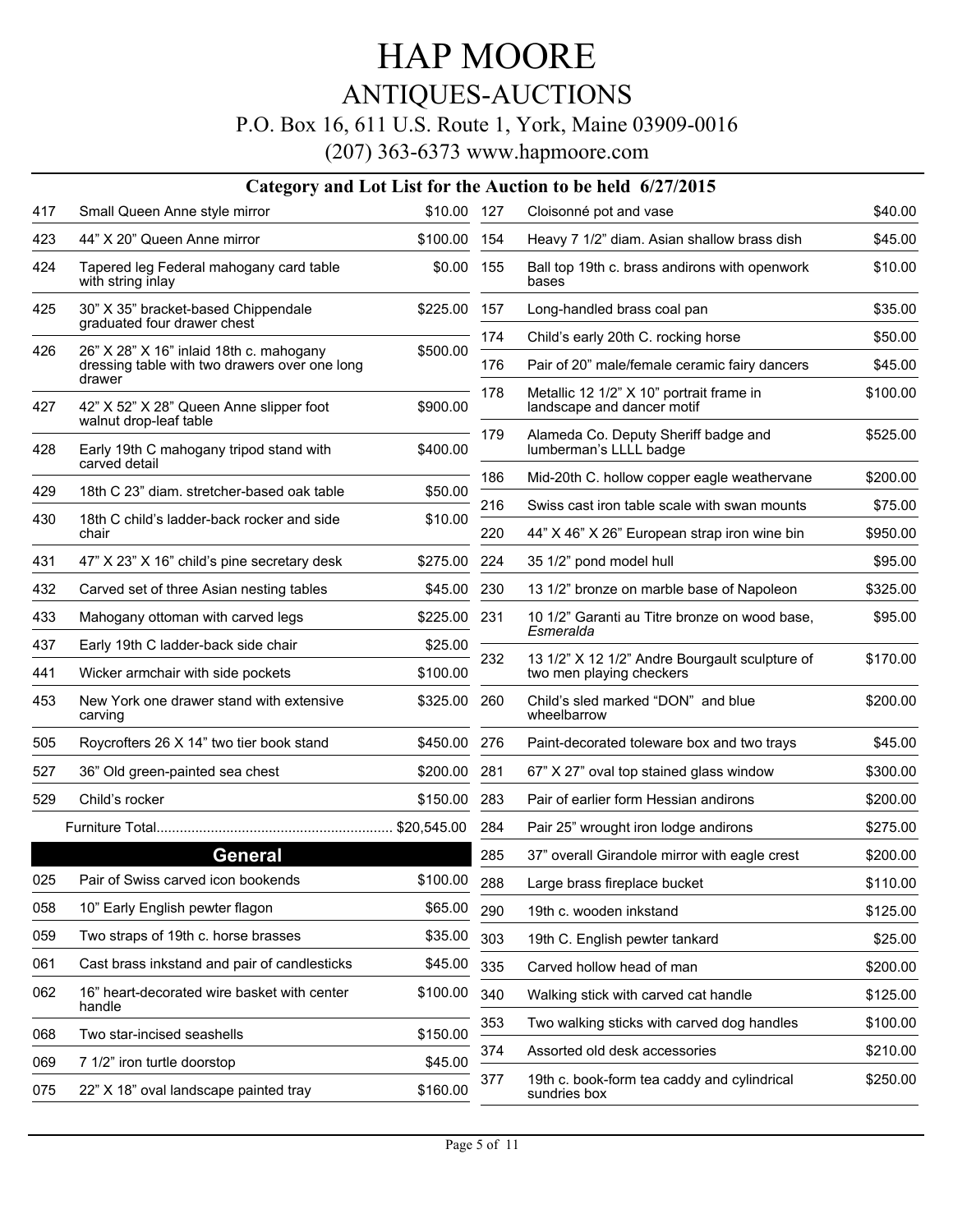### ANTIQUES-AUCTIONS

#### P.O. Box 16, 611 U.S. Route 1, York, Maine 03909-0016

|     |                                                                     |              |     | Category and Lot List for the Auction to be held 6/27/2015                |          |
|-----|---------------------------------------------------------------------|--------------|-----|---------------------------------------------------------------------------|----------|
| 379 | Lot of four figural and other inkwells                              | \$100.00 500 |     | Stack of four 8 1/2" to 14 1/2" diam. green                               | \$800.00 |
| 385 | Lot of seashells                                                    | \$20.00      |     | pantry boxes                                                              |          |
| 395 | Green sponge-decorated 19th C deed box                              | \$750.00     | 501 | 46" X 18" A. S. Foster, Mineral Spring Farm<br>sign from Rome, Maine      | \$600.00 |
| 422 | 25" X 18" X 9 1/2" 17th C carved oak bible<br>box                   | \$400.00     | 506 | 18th C pot lid lifter, iron chopper and Indian<br>mortar and stone pestle | \$160.00 |
| 443 | Lot of metallic, enameled and other desk<br>items                   | \$525.00 530 |     | Xmas ornaments                                                            | \$50.00  |
| 444 | Lot of small cloisonné items                                        | \$25.00      |     |                                                                           |          |
| 450 | 1873 Alexander Meldrum gold-handled<br>presentation walking stick   | \$75.00      | 057 | <b>Glass</b><br>8" clear blown pinch flask                                | \$10.00  |
| 451 | Pair of Boston style ball top brass andirons                        | \$50.00      | 060 | 18 1/2" Mason's Patent, Nov. 30th, 1858 store<br>jar                      | \$300.00 |
| 454 | 3 1/4" old green Hingham bucket                                     | \$7,000.00   | 073 | Set of six Bohemian glass wine goblets and                                | \$130.00 |
| 455 | 2 1/2" natural color Hingham bucket                                 | \$575.00     |     | two decanters                                                             |          |
| 462 | 9" slide lid 19th c. green candle box                               | \$600.00     | 107 | Pair of 9" cased glass blue and white vases                               | \$150.00 |
| 464 | 5 3/4" oval two finger green Shaker pantry                          | \$575.00     | 110 | Pair 12" child portrait gilded green bud vases                            | \$335.00 |
|     | box                                                                 |              | 111 | Pair 12" blue frosted floral glass vases                                  | \$25.00  |
| 465 | 1787-incised three finger 5" diam. pantry box                       | \$200.00     | 112 | Pair 8 1/2" landscape-painted English milk                                | \$25.00  |
| 467 | 1823 chip-carved and dated Kittery, Maine 9"<br>niddy noddy         | \$700.00     |     | glass vases                                                               |          |
| 468 | Lot of small 19th C York, Maine wooden                              | \$325.00     | 113 | Pair of German figurines depicting Victorian<br>lady and gentleman        | \$45.00  |
|     | whimsies                                                            |              | 117 | Two milk glass decanters                                                  | \$10.00  |
| 469 | Two 18th c. fancy New England forged iron<br>trivets                | \$400.00     | 121 | 12" crystal water pitcher                                                 | \$65.00  |
| 476 | Sponge-decorated American cricket                                   | \$75.00      | 122 | 9" and 8" crystal bowls                                                   | \$75.00  |
| 477 | Two heart motif wooden needle keeps                                 | \$225.00     | 123 | 11 1/2" x 8" oval crystal bowl                                            | \$10.00  |
| 481 | 13" X 7 1/2" old red deed box                                       | \$550.00     | 124 | 10" crystal ewer                                                          | \$185.00 |
| 484 | 27 in, 19th c. Blackhawk horse weathervane                          | \$3,500.00   | 125 | 9" footed crystal compote and two side dishes                             | \$35.00  |
|     | with directionals                                                   |              | 134 | Lot of Victorian colored glass                                            | \$50.00  |
| 485 | Three mast Maine wooden ship weathervane<br>of The Lottie K. Friend | \$2,500.00   | 177 | Two pieces of quilted glass and Roseville<br>bowl                         | \$45.00  |
| 494 | 14" green center handle firkin                                      | \$450.00     | 239 | Pair of cranberry glass ewers with                                        | \$700.00 |
| 495 | 9" green center handle firkin                                       | \$500.00     |     | silver-plated mounts                                                      |          |
| 496 | 4 1/2" diam. 1764-incised green pantry box                          | \$575.00     | 307 | Pomroy & Hall and another deep green blown<br>bottle                      | \$150.00 |
| 497 | 3 1/2" diam. green pantry box                                       | \$650.00     | 368 | Set of eight Ashburton clear pressed goblets                              | \$100.00 |
| 498 | Stack of five 6" to 8 1/2" diam. green pantry                       | \$215.00     | 369 | Three blown pinch bottles                                                 | \$55.00  |
|     | boxes                                                               |              | 370 | Clear blown C. 1800 decanter                                              | \$45.00  |
| 499 | 10" diam. green pantry box                                          | \$350.00     |     |                                                                           | \$25.00  |
|     |                                                                     |              | 371 | Two early floral-etched spirits bottles                                   |          |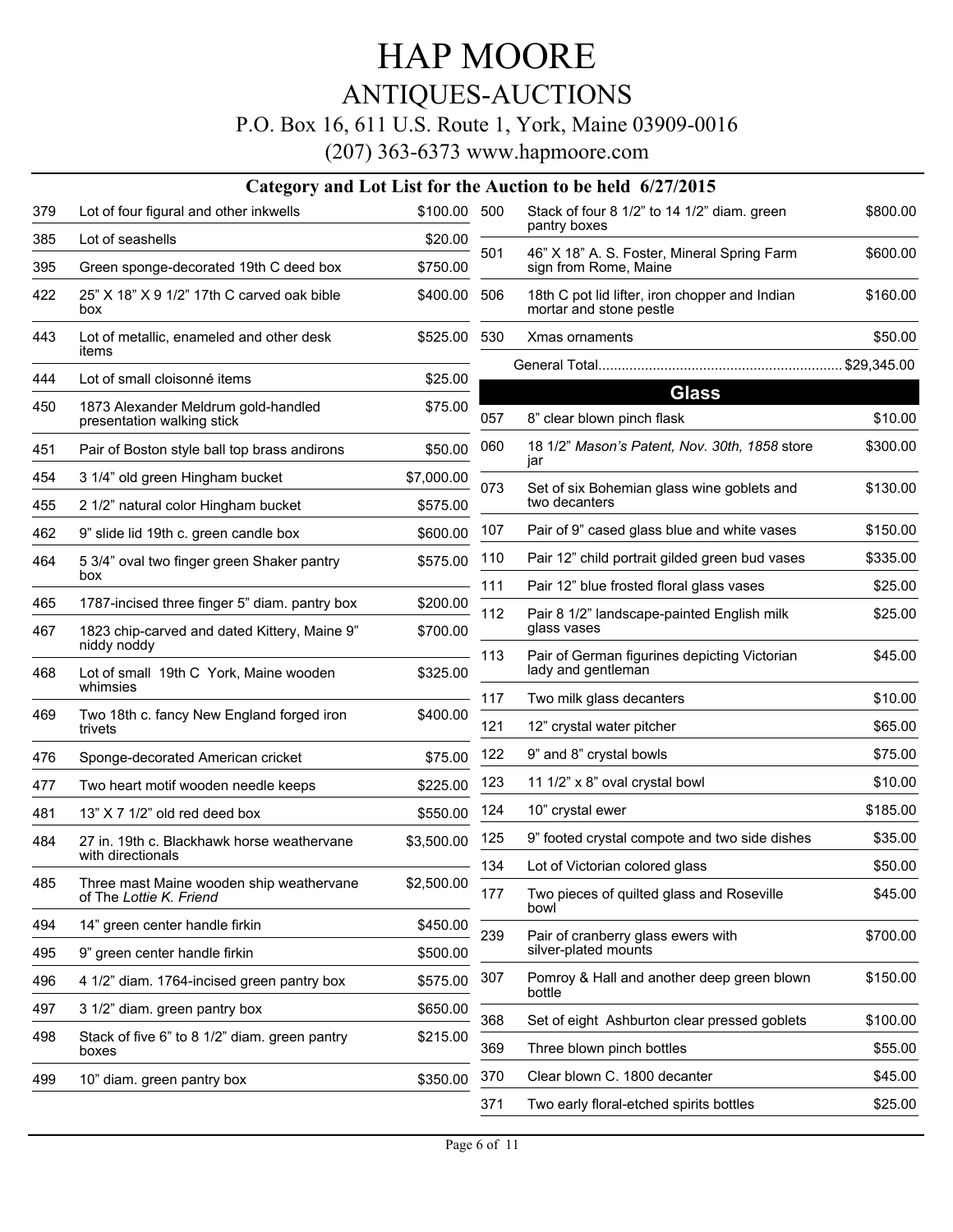### ANTIQUES-AUCTIONS

### P.O. Box 16, 611 U.S. Route 1, York, Maine 03909-0016

|     |                                                                            |             |     | Category and Lot List for the Auction to be held 6/27/2015     |            |
|-----|----------------------------------------------------------------------------|-------------|-----|----------------------------------------------------------------|------------|
| 373 | Four clear glass cruets                                                    | \$10.00     | 205 | Pair of 14k and diamond earrings                               | \$130.00   |
| 470 | 4 1/2" medium green blown bottle                                           | \$25.00     | 206 | Lot of four 14k ladies' rings                                  | \$325.00   |
| 478 | Four Frost family (Eliot, Maine) 18th C blown<br>and initialed glass wines | \$250.00    | 207 | Three 14k ladies' pins                                         | \$130.00   |
| 479 | 3 3/8" early blown blue glass cup with handle                              | \$65.00     | 208 | Lady's platinum diamond and blue sapphire<br>Art Deco era ring | \$1,200.00 |
| 480 | Four early blown glass tumblers                                            | \$175.00    | 209 | 18k Diamond and blue sapphire Art Deco era                     | \$275.00   |
|     |                                                                            | .\$3,095.00 |     | ring                                                           |            |
|     | <b>Jewelry</b>                                                             |             | 210 | Lady's platinum and diamond Hamilton<br>wristwatch             | \$350.00   |
| 020 | Lot of sterling jewelry                                                    | \$100.00    | 211 | Lot of 10k jewelry                                             | \$250.00   |
| 021 | Lot of costume jewelry and miniature<br>dominoes                           | \$210.00    | 212 | Lot of 14k jewelry                                             | \$675.00   |
| 022 | 10k and 14k cameos                                                         | \$160.00    | 236 | Lot of mixed metal jewelry                                     | \$250.00   |
| 023 | Lot of gold-filled jewelry                                                 | \$90.00     | 237 | Lot of costume jewelry                                         | \$25.00    |
| 024 | Lot of 10k and 14k jewelry                                                 | \$325.00    | 248 | Lot of costume jewelry                                         | \$425.00   |
| 129 | 18k Henry Hoffman pocket watch                                             | \$600.00    | 249 | Platinum and diamond ring                                      | \$950.00   |
| 150 | Lot of better Victorian jewelry                                            | \$1,625.00  | 250 | Lady's 14k charm bracelet                                      | \$575.00   |
| 151 | Lot of costume jewelry and watches                                         | \$100.00    | 251 | Lady's 14k and diamond ring                                    | \$225.00   |
|     |                                                                            | \$100.00    | 252 | 14k charm bracelet                                             | \$600.00   |
| 152 | Two coin silver pocket watches                                             |             | 253 | Pair of 14k and diamond stud earrings                          | \$120.00   |
| 153 | Lot of sterling jewelry, dresser brush and 10k<br>ring                     | \$160.00    | 254 | 14k and pearl bracelet and two 14k chains                      | \$370.00   |
| 158 | Lady's platinum and diamond ring                                           | \$3,100.00  | 255 | Lot of gold rings and heart pendant                            | \$400.00   |
| 159 | Waltham sterling pocket watch                                              | \$175.00    | 256 | 14k locket, pair 14k jade earrings and 14k                     | \$400.00   |
| 180 | Lot of gold rings and sterling tie clasp                                   | \$270.00    |     | charm                                                          |            |
| 181 | Lot of costume jewelry                                                     | \$25.00     | 257 | 14k gold square link bracelet                                  | \$750.00   |
| 195 | Three Graces 14k cameo                                                     | \$55.00     | 258 | Pearl chocker with sterling clasp                              | \$55.00    |
| 196 | Lot of mixed gold and platinum jewelry                                     | \$575.00    | 259 | Mikimoto pearl choker with 14k clasp                           | \$470.00   |
| 197 | 18k and pearl ring                                                         | \$120.00    | 298 | Lot of costume jewelry and wristwatches                        | \$850.00   |
| 198 | 14k white gold and diamond lady's ring                                     | \$450.00    | 299 | Lot of gold-filled and other pocket watches                    | \$650.00   |
| 199 | Platinum and diamond Art Deco era cocktail                                 | \$3,500.00  | 300 | Lot of sterling and gold-filled jewelry                        | \$810.00   |
|     | ring                                                                       |             | 349 | Lady's shell cameo brooch                                      | \$85.00    |
| 200 | 5 gram gold nugget pendant                                                 | \$140.00    | 350 | Lady's 14k and diamond buckle ring                             | \$350.00   |
| 201 | 14k and diamond engagement ring                                            | \$750.00    | 351 | Gentleman's 14k and diamond Masonic ring                       | \$125.00   |
| 202 | 14k and diamond cluster ring                                               | \$550.00    | 352 | Mixed gold jewelry lot                                         | \$350.00   |
| 203 | Two 14k and one 20k diamond ring                                           | \$500.00    | 375 | Lot of misc. costume jewelry                                   | \$50.00    |
| 204 | Lot of four 14k diamond rings                                              | \$850.00    |     |                                                                |            |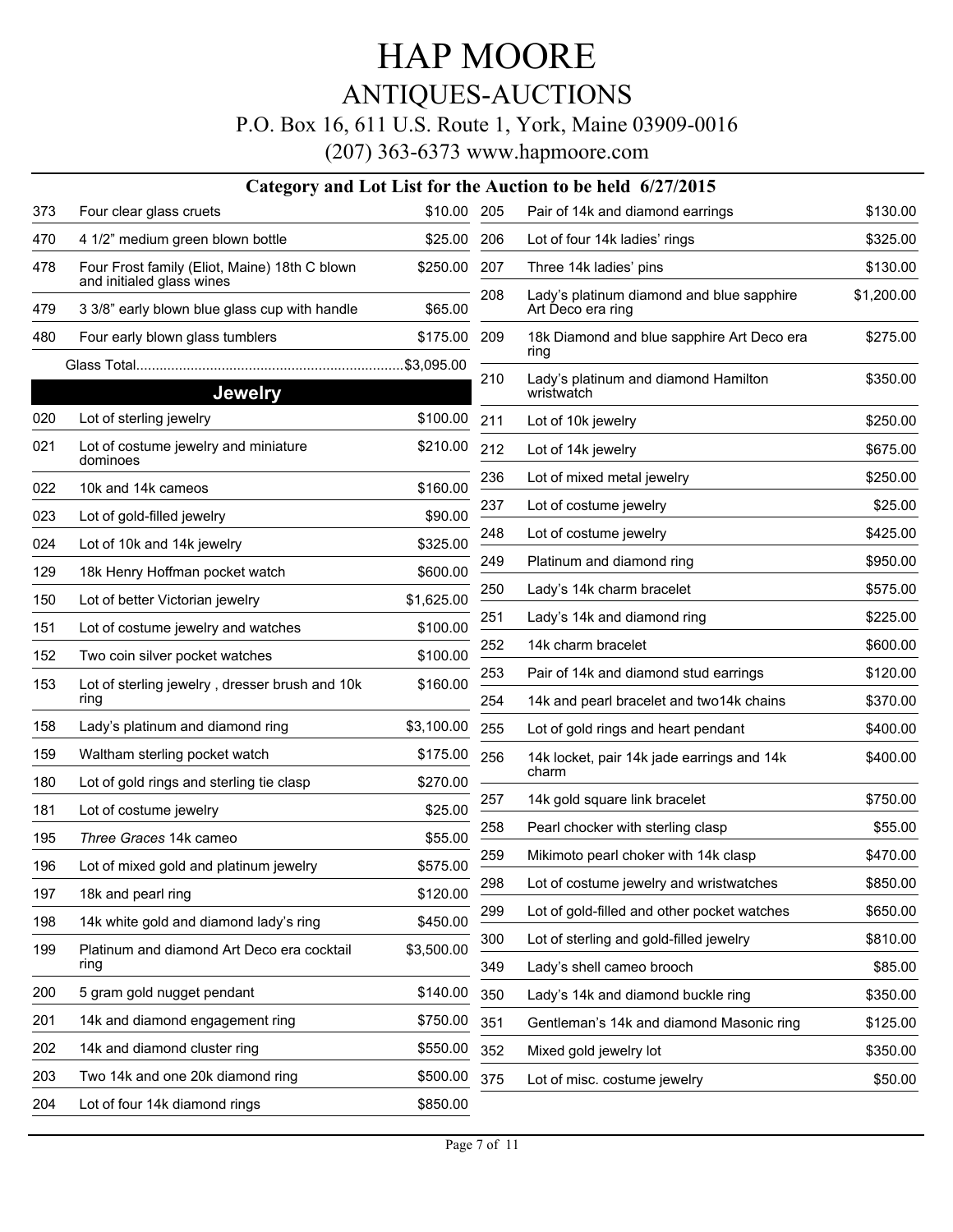### ANTIQUES-AUCTIONS

#### P.O. Box 16, 611 U.S. Route 1, York, Maine 03909-0016

|     |                                                                                    |                 |     | Category and Lot List for the Auction to be held 6/27/2015                            |          |
|-----|------------------------------------------------------------------------------------|-----------------|-----|---------------------------------------------------------------------------------------|----------|
| 376 | Lot of mixed gold, gold-filled and sterling<br>jewelry                             | \$90.00 442     |     | Chinese brass table lamp with foo dogs and<br>dragons                                 | \$200.00 |
| 513 | Patek Phillipe 18K pocket watch                                                    | \$12,500.00 447 |     | 9 1/2" Japanese bronze lamp                                                           | \$175.00 |
| 514 | Elgin 14k lady's pocket watch and 14k chain                                        | \$700.00 449    |     | Pair of fancy brass Victorian candlesticks with<br>dolphin mounts                     | \$55.00  |
| 519 | 18k gold and enamel leaf brooch                                                    | \$475.00        | 473 | 13 1/2" wrought iron rush holder                                                      | \$100.00 |
| 520 | 14k gold lady's fashion ring with melee<br>diamonds and rubies                     | \$180.00        |     |                                                                                       |          |
| 522 | 14k lady's link bracelet                                                           | \$925.00        |     | <b>Linens</b>                                                                         |          |
| 523 | Lot of 14k jewelry                                                                 | \$190.00        | 311 | Linen lot                                                                             | \$25.00  |
|     |                                                                                    |                 |     |                                                                                       |          |
|     | Lighting                                                                           |                 |     | <b>Military</b>                                                                       |          |
| 030 | Pair of 50 in. three light standing wrought iron                                   | \$200.00        | 182 | Lot of WWII and other medals                                                          | \$210.00 |
| 064 | candelabra<br>Lot of brass Justrite, Pigeon and car lamps                          | \$55.00         | 308 | Four WWII photographs of Portsmouth-built<br>submarines                               | \$150.00 |
| 091 | Pair of 67" wrought iron five light candelabra                                     | \$300.00        | 310 | Lot of fraternal, military, advertising and other<br>medals, etc                      | \$925.00 |
| 095 | Pair of marble based 1950's table lamps                                            | \$200.00        | 380 | British Mercantile Marine War medal                                                   | \$50.00  |
| 105 | Crystal table lamp with prisms                                                     | \$50.00         |     |                                                                                       |          |
| 138 | Glass-shaded hanging brass candle holder                                           | \$65.00         |     |                                                                                       |          |
| 139 | Fancy slag glass lamp shade                                                        | \$25.00         | 217 | <b>Musical</b><br>Victoria zither                                                     | \$55.00  |
| 156 | Two oil lamps                                                                      | \$25.00         |     |                                                                                       |          |
| 175 | Pair of putti-form candlestick lamps, signed J.<br>B. H.                           | \$10.00         |     | <b>Photography</b>                                                                    |          |
| 187 | Two Juno Victorian hanging kerosene lamps                                          | \$50.00         | 016 | Cabinet cards of John Brown and of his grave<br>site and stone                        | \$275.00 |
| 188 | Three brass Victorian kerosene table lamps                                         | \$35.00         | 018 | The Tight Cork figural thermoplastic                                                  | \$55.00  |
| 189 | Etched cranberry Victorian lamp shade and<br>The New Rochester fancy kerosene lamp | \$120.00        | 019 | photograph case<br>Lot of 19th C. daguerreotypes and                                  | \$130.00 |
| 215 | Six light Victorian hanging electric light fixture                                 | \$50.00         |     | ambrotypes                                                                            |          |
| 225 | Lot of five etched glass gas shades                                                | \$165.00        | 185 | WWII photo album with US military foreign<br>photos                                   | \$175.00 |
| 278 | Victorian lamp with 19" slag glass shade                                           | \$350.00        | 228 | 10 X 8 in. J. F. Kennedy photograph, signed                                           | \$0.00   |
| 280 | 29" wicker table lamp                                                              | \$675.00        |     | while President                                                                       |          |
| 289 | Pair of Chinese Export ginger jar lamps                                            | \$80.00         | 297 | Ninth plate ambrotype of Civil War soldier                                            | \$45.00  |
| 291 | Brass student lamp                                                                 | \$90.00         | 329 | Lot of early 20th C. California and other<br>western scene photographs, incl. Indians | \$25.00  |
| 336 | Brass floor lamp with three griffin base                                           | \$200.00        | 330 | Early 20th C photography lot, incl. Egypt, Italy<br>and Sicily negatives              | \$45.00  |
| 372 | Early brass chamber-stick and whale oil<br>sparking lamp                           | \$25.00         | 331 | Lot of family daguerreotypes, ambrotypes and<br>tintypes                              | \$240.00 |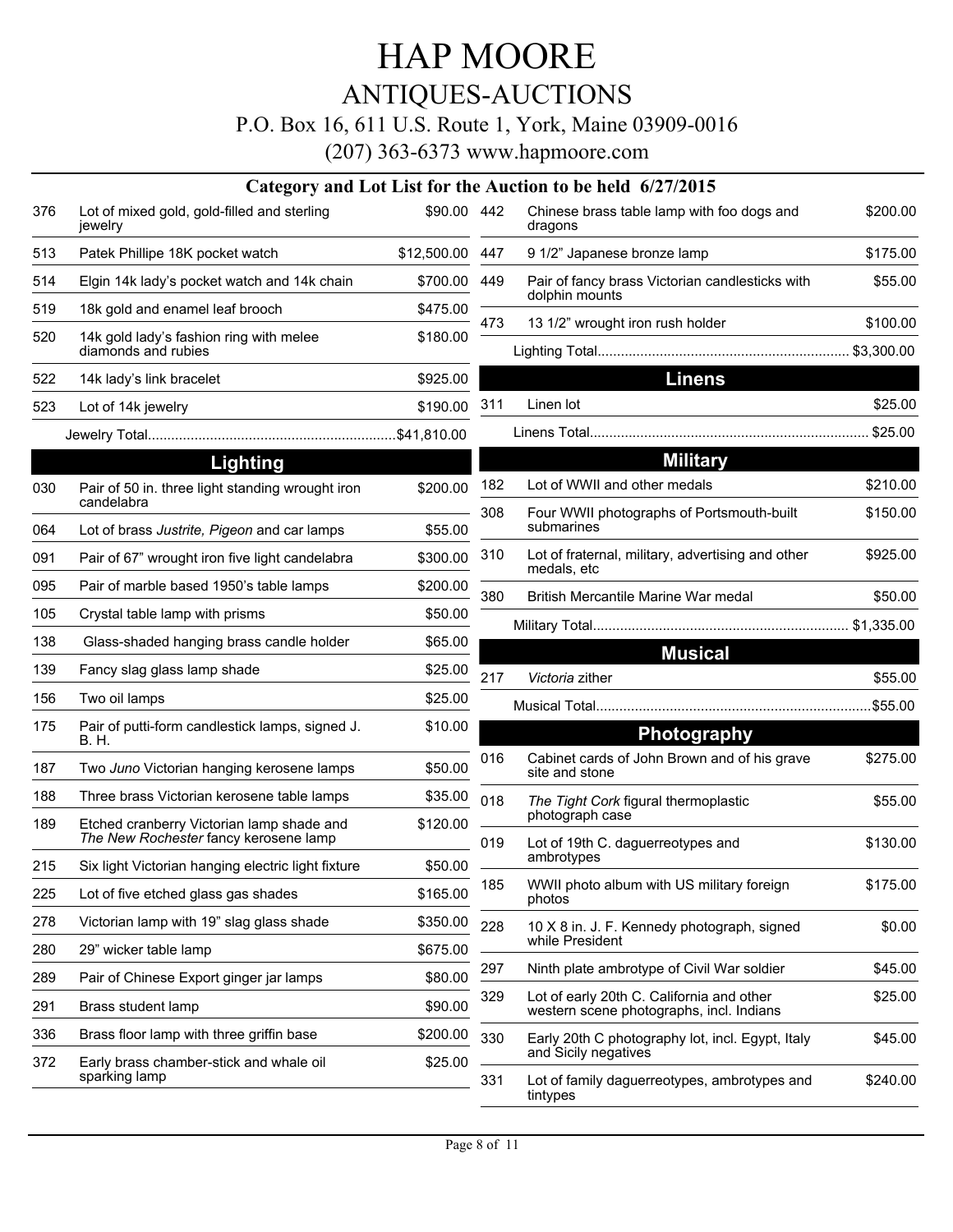ANTIQUES-AUCTIONS

P.O. Box 16, 611 U.S. Route 1, York, Maine 03909-0016

|     |                                                             |          |     | 1.0. DOA TO, 011 O.D. IWAN T, TOIR, MAIN 09707 0010<br>(207) 363-6373 www.hapmoore.com |            |
|-----|-------------------------------------------------------------|----------|-----|----------------------------------------------------------------------------------------|------------|
|     |                                                             |          |     | Category and Lot List for the Auction to be held 6/27/2015                             |            |
|     |                                                             |          | 120 | Meissen 9" footed compote                                                              | \$150.00   |
|     | <b>Postcards</b>                                            |          | 135 | Three Continental figurines                                                            | \$25.00    |
| 387 | Two postcard albums of Maine and NH                         | \$220.00 | 136 | Lot of luster hollow ware                                                              | \$35.00    |
|     | seacoast homes                                              |          | 137 | Japanese dragon vase                                                                   | \$25.00    |
|     |                                                             |          | 146 | 38" blue and white jardiniere on pedestal                                              | \$300.00   |
|     | <b>Pottery</b>                                              |          | 173 | Earthworm Mocha 6 1/2" water pitcher                                                   | \$600.00   |
| 033 | Large lot of Quimper fleur-de-lis blue and<br>white pottery | \$50.00  | 270 | 11 1/2" X 8 1/2" framed Chinese genre motif                                            | \$95.00    |
| 034 | Quimper blue and white fleu-de-lis tureen                   | \$50.00  |     | blue and white plaque                                                                  |            |
| 035 | Six figural Quimper dinner plates                           | \$135.00 | 271 | Pair of 19th c. ceramic and metallic table<br>pedestals                                | \$25.00    |
| 036 | 15" and 14" Quimper oval platters                           | \$55.00  | 277 | Three gallon Edmonds blue-decorated crock                                              | \$125.00   |
| 037 | Lot of small Quimper hollow-ware                            | \$100.00 | 355 | Great Falls, NH four gallon blue-decorated                                             | \$190.00   |
| 038 | 23" Quimper fish platter and misc. plates                   | \$200.00 |     | crock                                                                                  |            |
| 039 | Lot of Quimper lunch and dinner plates and<br>hollow-ware   | \$65.00  | 392 | Redware jug-form penny bank                                                            | \$100.00   |
| 040 | Three 8 1/2" and three 6" green Quimper                     | \$35.00  | 456 | 6" double earthworm-decorated mocha<br>tankard                                         | \$1,600.00 |
|     | plates                                                      |          | 457 | Four fruit form redware pottery banks                                                  | \$850.00   |
| 041 | Bright red Quimper sugar bowl and<br>underplate             | \$20.00  | 482 | Pair of rare shape Weller matt green plant<br>pots                                     | \$400.00   |
| 042 | Swan handle Quimper basket                                  | \$135.00 | 507 | 11" Frey blue glaze redware jar                                                        | \$25.00    |
| 043 | Crustacean-decorated Quimper platter and<br>gravy boat      | \$125.00 | 508 | 7 3/4" yellow Grueby inverted leaf vase                                                | \$1,500.00 |
| 044 | Quimper 17" octagonal platter, two plates<br>and teapot     | \$100.00 | 509 | Rookwood, Weller, Fulper, Hampshire and<br>other art pottery                           | \$500.00   |
| 045 | Lot of Quimper hollow-ware and four nappies                 | \$55.00  | 512 | 2 1/2" Dedham Pottery novelty frog                                                     | \$325.00   |
| 046 | Two Quimper oyster plates and two dinner                    | \$115.00 | 521 | 4" X 4" Grueby, Boston redware tile                                                    | \$100.00   |
|     | plates                                                      |          |     |                                                                                        | \$8,880.00 |
| 047 | Lot of Quimper figural bust serving pieces                  | \$150.00 |     | <b>Rugs</b>                                                                            |            |
| 048 | Quimper inkstand and other misc. accessory<br>pieces        | \$65.00  | 272 | 6' X 4" Senna Kilim scatter rug                                                        | \$700.00   |
| 049 | Ulysse Blois French dragon tile and P.                      | \$55.00  | 295 | 5'9" X 5'9" Kazak scatter rug                                                          | \$950.00   |
|     | Fouillen Quimper cup and saucer                             |          | 486 | 26" X 42" 19th C. hooked rug of the Allen<br>Farm, North Berwick, Maine                | \$600.00   |
| 050 | Five Quimper tiles                                          | \$35.00  |     |                                                                                        |            |
| 114 | Pair of 13 1/2 " black Staffordshire dogs                   | \$55.00  | 487 | 23" X 35" hooked rug depicting dancing<br>rabbits                                      | \$300.00   |
| 115 | Pair 9" white Staffordshire dogs                            | \$45.00  | 488 | 39" X 31" geometric hooked rug                                                         | \$400.00   |

Rugs Total..................................................................... \$2,950.00

116 8" German *Erphila* female figure in flowing **\$100.00** 

dress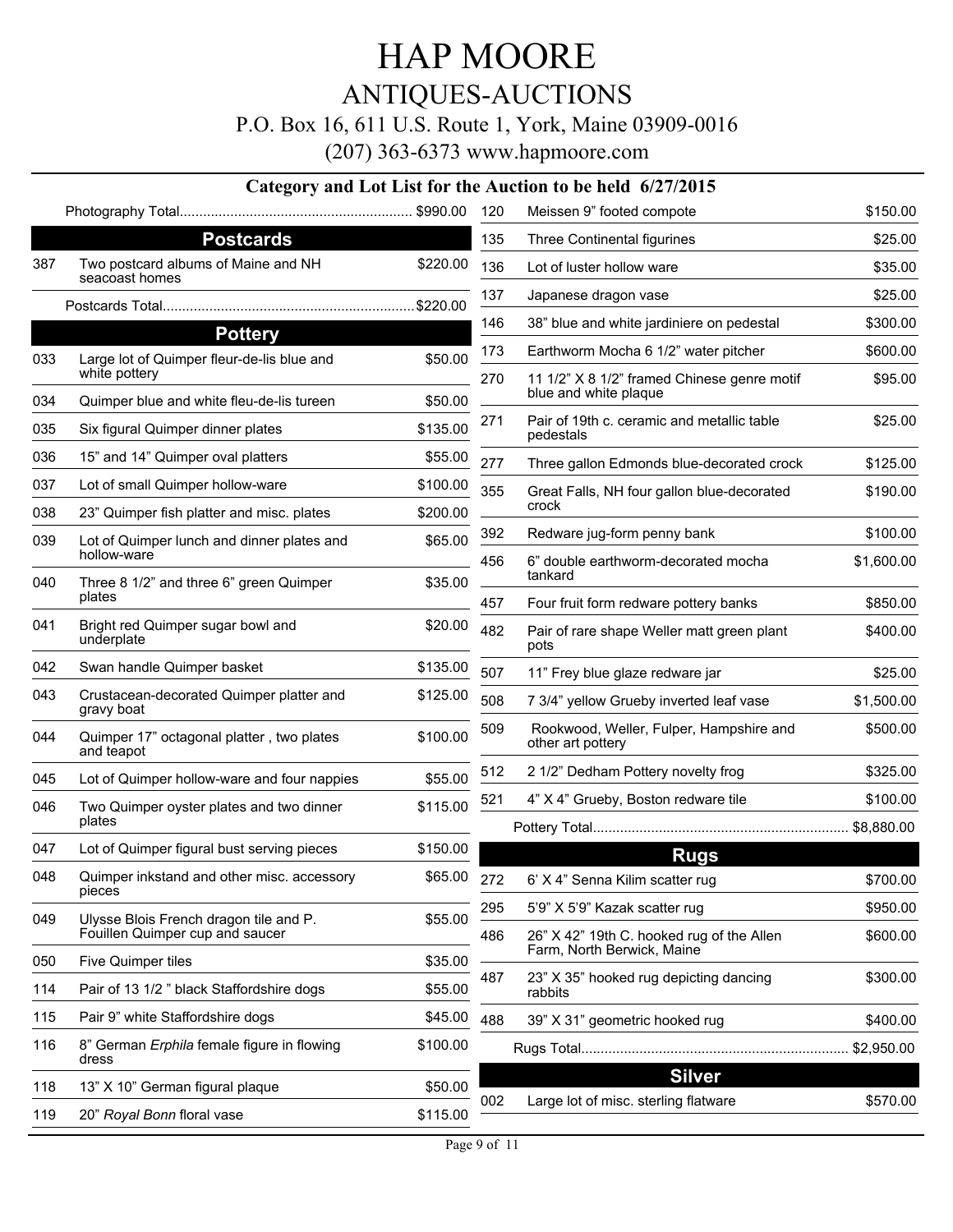### ANTIQUES-AUCTIONS

### P.O. Box 16, 611 U.S. Route 1, York, Maine 03909-0016

|     |                                                                                                                               |              |     | Category and Lot List for the Auction to be held 6/27/2015                 |            |
|-----|-------------------------------------------------------------------------------------------------------------------------------|--------------|-----|----------------------------------------------------------------------------|------------|
| 003 | Fancy sterling ladle and misc. utensils                                                                                       | \$425.00 302 |     | Lot of misc. sterling flatware and tableware                               | \$300.00   |
| 004 | Three piece sterling dresser set                                                                                              | \$70.00      | 357 | J. Colburn sterling shaker and master salt                                 | \$1,700.00 |
| 005 | Lot of sterling carving and serving utensils                                                                                  | \$125.00     | 358 | Tiffany 9 1/2" oval fluted sterling bowl                                   | \$250.00   |
| 006 | Lot of silver-plated flatware and serving<br>utensils                                                                         | \$25.00      | 359 | Lot of misc. sterling tableware                                            | \$160.00   |
| 007 | Lot of sterling tableware                                                                                                     | \$490.00     | 388 | Pair of 8 in. weighted sterling candlesticks                               | \$300.00   |
| 008 | Six piece sterling demitasse set and M.O.P.                                                                                   | \$65.00      | 389 | Lot of sterling tableware and dresser items                                | \$250.00   |
|     | butter knives                                                                                                                 |              | 390 | Lady's Victorian Tussie Mussie                                             | \$205.00   |
| 009 | Four pair of weighted sterling candlesticks                                                                                   | \$55.00      | 438 | International silver sterling flatware service for<br>twelve               | \$1,200.00 |
| 010 | Pair of silver-plated candelabra                                                                                              | \$10.00      | 439 |                                                                            |            |
| 011 | Lot of silver-plated tableware and accessories                                                                                | \$85.00      |     | International sterling 10" fluted center bowl                              | \$350.00   |
| 012 | Lot of coin silver spoons                                                                                                     | \$140.00     | 440 | 16" sterling olive ladle and 14 1/2" sterling<br>handle punch ladle        | \$120.00   |
| 013 | Verdigris bronze architectural snake-in-hand<br>ornament                                                                      | \$400.00     | 524 | Set of Gorham "Melrose" sterling flatware                                  | \$1,050.00 |
| 014 | Fancy handled magnifying glass                                                                                                | \$175.00     | 525 | Set of Gorham sterling flatware                                            | \$775.00   |
| 015 | Set of three figural Art Nouveau door pushes                                                                                  | \$200.00     | 526 | Lot of misc. sterling flatware                                             | \$160.00   |
|     |                                                                                                                               |              |     |                                                                            |            |
| 053 | Set of Wallace sterling flatware                                                                                              | \$900.00     |     | <b>Sports</b>                                                              |            |
| 054 | Pair of 16" silver-plated candlesticks, 12"<br>putti-decorated basket, fancy jewelry box and<br>two sterling overlay colognes | \$50.00      | 365 | Eight Walter Hagen wooden shaft golf irons in<br>original box, some unused | \$100.00   |
| 055 | Sterling dresser mirror and 9" footed dish                                                                                    | \$130.00     | 366 | Seventeen misc. makers wooden shaft golf<br>irons                          | \$150.00   |
| 067 | Silver-wrapped 8 1/2" seashell with animal<br>motif                                                                           | \$900.00     | 367 | Ten misc. maker wooden shaft golf woods                                    | \$110.00   |
| 130 | Small lot of sterling flatware                                                                                                | \$50.00      |     |                                                                            | .\$360.00  |
| 131 | Lot of silver-plated flatware and accessories                                                                                 | \$20.00      |     | <b>Textiles &amp; Clothing</b>                                             |            |
| 213 | Lot of Wallace sterling flatware                                                                                              | \$230.00     | 233 | 7'2" X 9'5" Spirit of '76 cloth banner                                     | \$215.00   |
| 214 | Lot of weighted compotes and candlesticks                                                                                     | \$65.00      | 292 | July 4th, 1808 Mehitable Taylor sampler                                    | \$200.00   |
| 238 | Lot of silver-plated flatware                                                                                                 | \$65.00      | 312 | Lot of ladies' clothing accessories                                        | \$500.00   |
| 240 | Lot of sterling tableware                                                                                                     | \$1,300.00   | 313 | Three quilt tops                                                           | \$125.00   |
| 241 | Lot of weighted sterling candlesticks                                                                                         | \$115.00     | 314 | Victorian ladies' hats and capes                                           | \$50.00    |
| 242 | Lot of sterling utensils and bureau set                                                                                       | \$110.00     | 319 | Lot of vintage ladies' winter clothing                                     | \$300.00   |
| 243 | Lot of misc. sterling flatware                                                                                                | \$240.00     | 320 | Lot of five Victorian ladies' tops and two skirts                          | \$200.00   |
| 244 | .800 silver four-piece tea set                                                                                                | \$1,650.00   | 321 | Lot of three vintage ladies' dresses and two<br>tops                       | \$300.00   |
| 247 | Set of Wallace sterling flatware                                                                                              | \$1,200.00   | 322 | Two Victorian ladies' dresses                                              | \$90.00    |
| 279 | Towle sterling flatware service for eight                                                                                     | \$800.00     | 323 | Two Victorian ladies' dresses                                              | \$50.00    |
| 301 | Large lot of coin silver spoons                                                                                               | \$210.00     | 324 | Two Victorian ladies' dresses                                              | \$50.00    |
|     |                                                                                                                               |              |     |                                                                            |            |